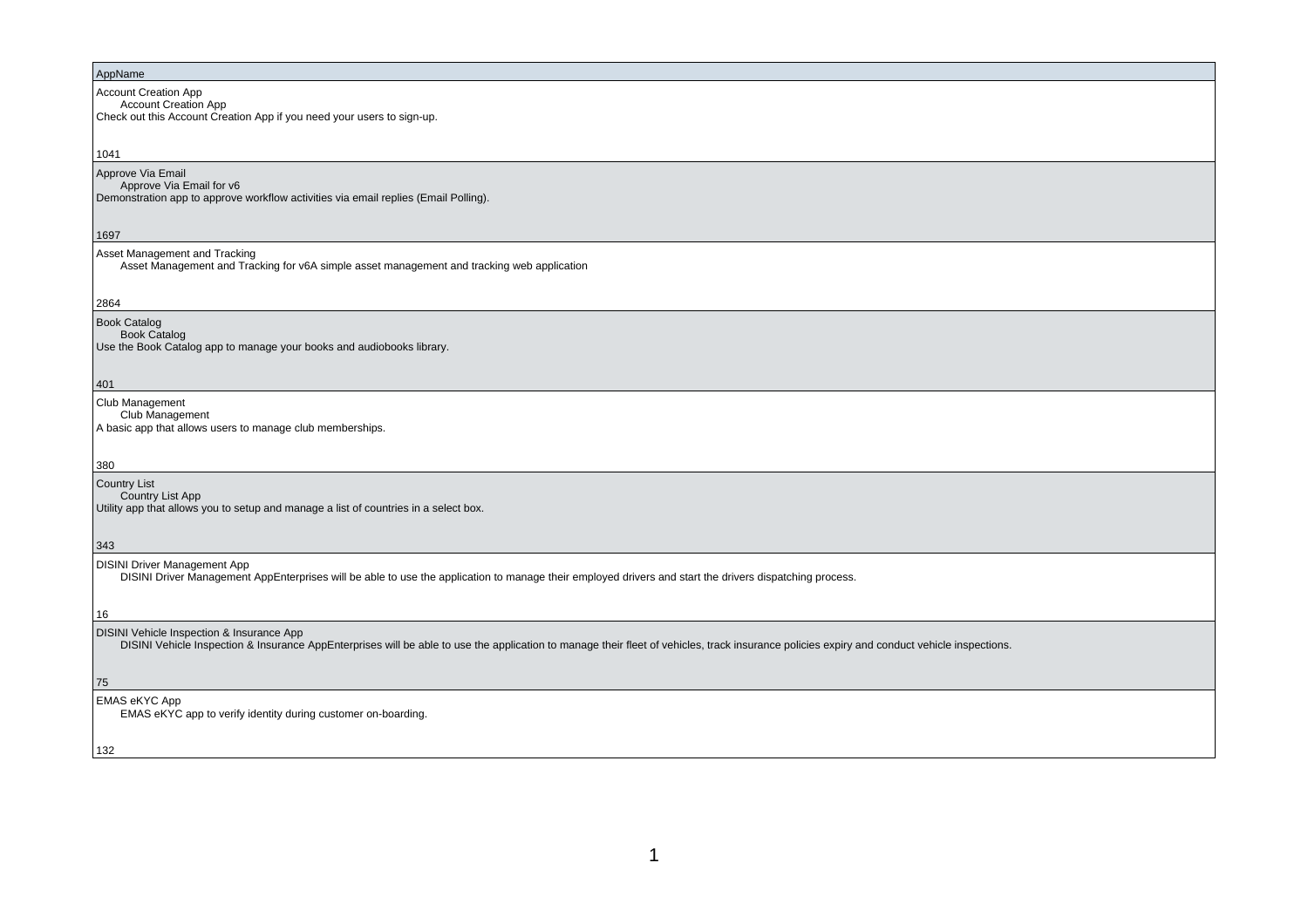## EMAS OkayFace Approval App

EMAS OkayFace Approval app to approve documents using AI-based facial biometric authentication.

#### 208

# Employee Loan Management

Create, track, and manage your employee's loan applications.

#### 457

# Employee Services Portal

 Employee Services PortalA portal for Employee Self Service in an organization.

#### 1315

#### Employee Temperature Tracking App

Employee Temperature Tracking app to record daily temperature readings of the employees.

#### 277

## Enhanced Task Delegation

Enhanced Task DelegationA template app that integrates with the Joget Task Delegation form.

430

#### Google Maps App Google Maps AppDemonstrates how to integrate Joget with Google Maps.

724

## HR Expenses Claim v6

HR Expenses Claim v6

App designed for employees to submit and HOD to approve expense claims online.

## 2931

Insurance Management Insurance ManagementAdministrators can manage and track their corporate insurance policies and insurance brokers.

#### 275

## Internal Service Request (DX)

Internal Service Request (DX)App that enables users to make and manage inter-departmental service requests

545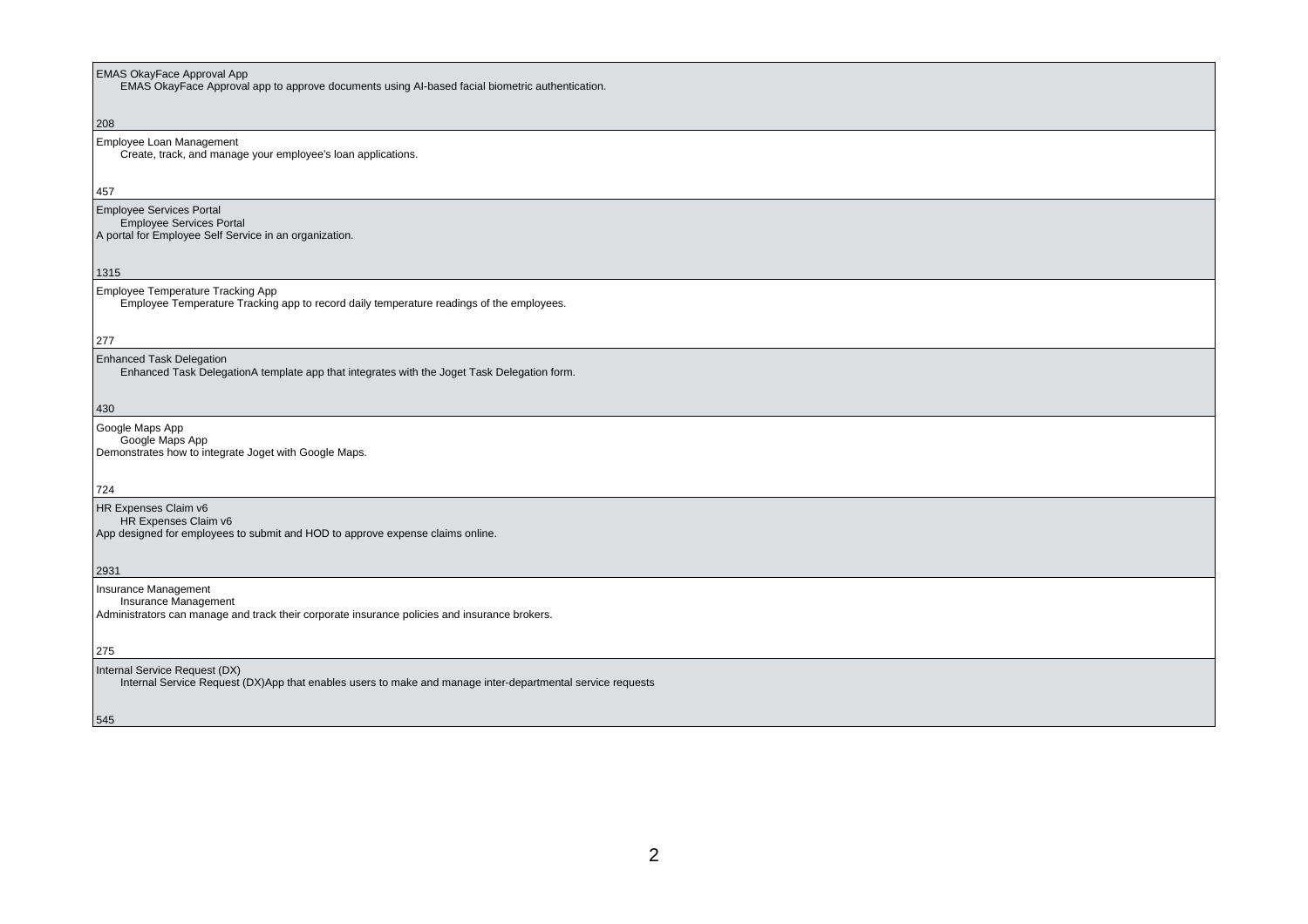# ISIC List ISIC List App Utility app to set up and manage the UN list of national activities code and descriptors.229 Job Recruitment Management Job Recruitment Management Easily manage a job recruitment website for your organization on Joget.483Joget User Mgnt Utility v6 & DX Joget User Management UtilityEasily add and manage Joget user accounts, departments, grades, groups, and organization.1796 Loan Calculator Loan Calculator AppA free example app for a loan calculator using Joget.332Medical Reimbursement A quick and easy Medical Reimbursement app on Joget with one approval cycle.308 Meeting Room Booking App for DXMeeting Room Booking App for DXBook and track your organization meeting rooms with this app.466Messaging App Messaging AppA Simple Messaging App where you can easily chat with Joget users within your organization.602 NAICS List**NAICS List App**  Utility app to set up and manage the North American Industry Classification System List.58Newsletter Management Newsletter Management Manage your electronic newsletters on Joget. The public can subscribe to receive newsletters.167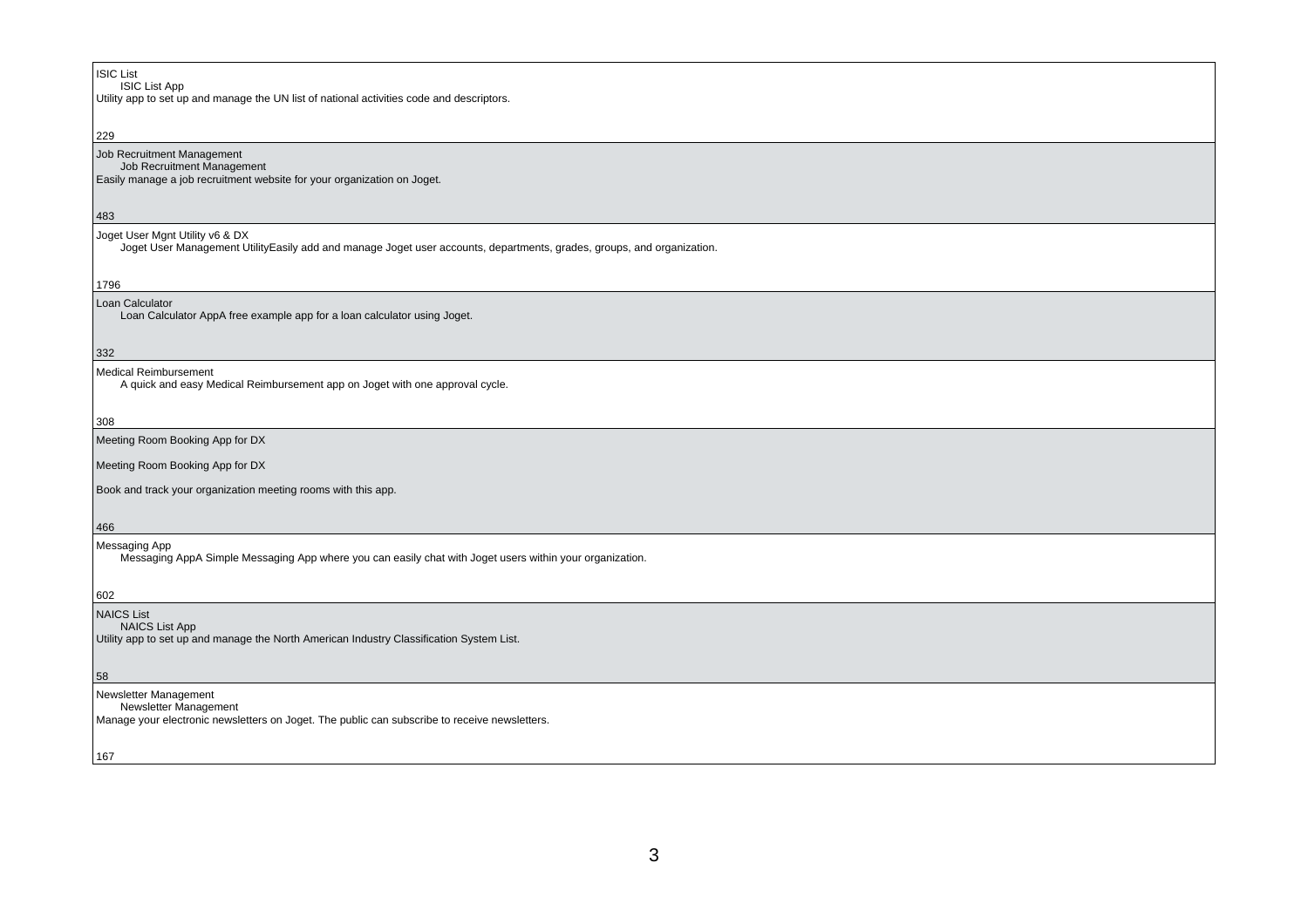| On-Site Management App<br>On-Site ManagementOn-Site Management app to ensure every project works according to plan and minimize project delays.         |
|---------------------------------------------------------------------------------------------------------------------------------------------------------|
| 249                                                                                                                                                     |
| Partner Opportunity Locking<br><b>Star Rating Plugin</b><br>Create, track, and manage your Partner Opportunities Locking with this app on Joget.<br>118 |
| Process Monitoring Utility (MS-SQL)                                                                                                                     |
| Process Monitoring Utility For MS-SQL<br>Administrator utility to manage workflow processes via a front end userview.                                   |
| 147                                                                                                                                                     |
| Process Monitoring Utility (MySQL)<br><b>Process Monitoring Utility</b><br>Administrator utility to manage workflow processes via a front end userview. |
| 570                                                                                                                                                     |
| Process Version Migrator Utility<br><b>Process Version Migrator</b><br>A utility app to change your apps running processes to a newer version.          |
| 186                                                                                                                                                     |
| Purchase Requisition for v6<br>Purchase Requisition for v6App for employees to submit purchase requisitions for management approval.<br>2223            |
| Queue Safely App                                                                                                                                        |
| Allows businesses to enable their customers to queue digitally and safely while they wait to be served.<br>142                                          |
| Service Help Desk DX                                                                                                                                    |
| Service Help Desk DXSupport your customers with the Service Help Desk app.                                                                              |
| 2092                                                                                                                                                    |
| SigningDoc App<br>SigningDoc<br>Request electronic signatures for everyone and every enterprises.                                                       |
| 25                                                                                                                                                      |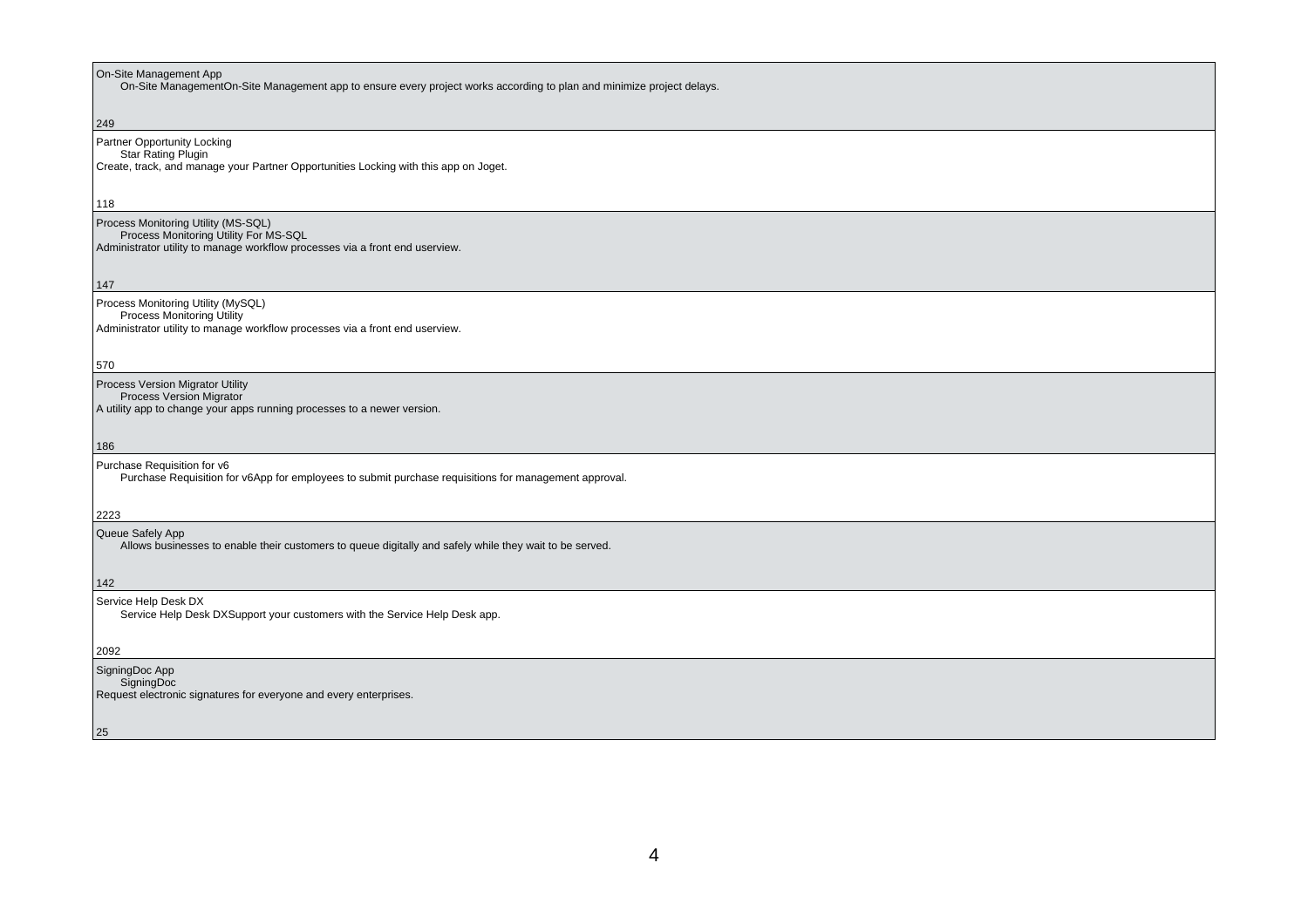| Simple CRM<br>Simple CRM<br>Helps your business communicate with prospects, share sales information, and close deals.                               |
|-----------------------------------------------------------------------------------------------------------------------------------------------------|
| 951                                                                                                                                                 |
| Simple Document Repository<br>Document sharing and storage made simple.                                                                             |
| 2000                                                                                                                                                |
| Simple Employee Management<br>Simple Employee Management<br>Create, track, and manage your company's human resource records on Joget.               |
| 811                                                                                                                                                 |
| Simple FAQ<br>Simple FAQ<br>App to create and manage your site's Frequently Asked Questions (FAQ).                                                  |
| 214                                                                                                                                                 |
| Simple Inventory Tracking<br>Simple Inventory Tracking<br>Control and track your office stationeries, consumables, and computer equipment on Joget. |
| 679                                                                                                                                                 |
| Simple Invoicing<br>Simple Invoicing<br>Create, track, and manage your company's invoices in 4 easy steps.<br>899                                   |
| Simple Leave & Vacation                                                                                                                             |
| Simple Leave & Vacation for v6<br>Create, track, and manage your employees' leave with this Simple Leave & Vacation Management app.                 |
| 1734                                                                                                                                                |
| Simple Payroll<br>Simple Payroll<br>Create, track, and manage your organization's payroll on Joget.                                                 |
| 406                                                                                                                                                 |
| Simple Purchasing<br>Simple Purchasing<br>Create, track, and manage your company purchase orders on Joget.                                          |
| 646                                                                                                                                                 |
|                                                                                                                                                     |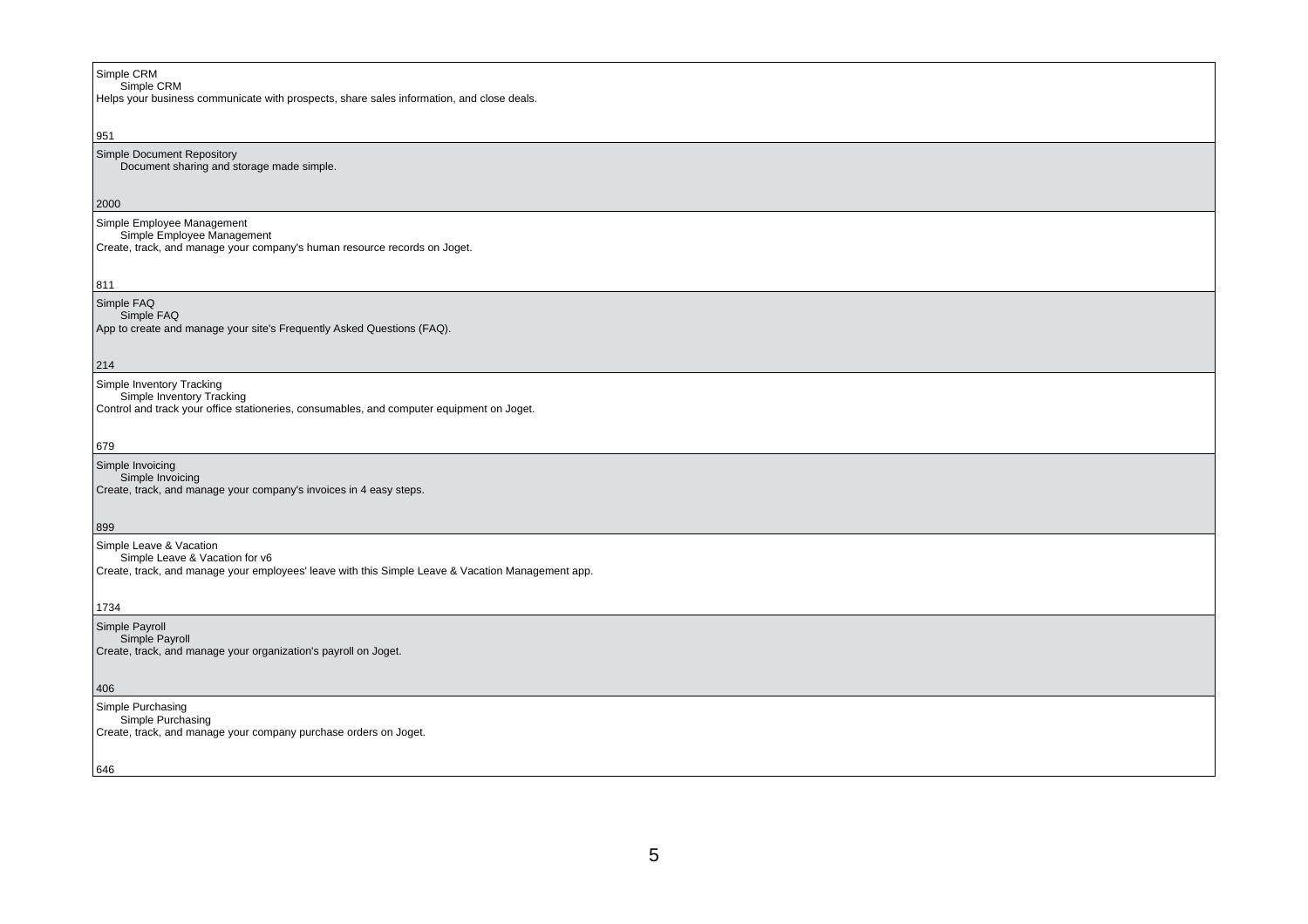| Simple Quotation                                                                                                                                                                               |
|------------------------------------------------------------------------------------------------------------------------------------------------------------------------------------------------|
| Simple Quotation<br>Create, track, and manage your company's quotations in 4 easy steps.                                                                                                       |
|                                                                                                                                                                                                |
| 673<br>Simple Visitor Management                                                                                                                                                               |
| Simple Visitor ManagementFree and simple app to track incoming business visitors to your organization.                                                                                         |
| 393                                                                                                                                                                                            |
| Simple Warranty                                                                                                                                                                                |
| Simple Warranty<br>Create, track, and manage your product's warranty registrations on Joget.                                                                                                   |
|                                                                                                                                                                                                |
| 152<br><b>Stationery Request</b>                                                                                                                                                               |
| <b>Stationery Request App</b><br>A quick and easy Stationery Request App on Joget with one approval cycle.                                                                                     |
|                                                                                                                                                                                                |
| 393                                                                                                                                                                                            |
| Student Temperature Tracking App<br>Student Temperature Tracking App for schools to assign student QR code and take daily body temperature readings.                                           |
|                                                                                                                                                                                                |
| 293                                                                                                                                                                                            |
| Task Management and Tracking App<br>Task Management and Tracking AppTask Management and Tracking App (TMT) to virtually monitor task progress and track the amount of time spent on each task. |
|                                                                                                                                                                                                |
| 850                                                                                                                                                                                            |
| <b>Training Evaluation</b><br>Training Evaluation App<br>Track feedback on your classroom training on Joget.                                                                                   |
|                                                                                                                                                                                                |
| 461                                                                                                                                                                                            |
| <b>Travel Advisory Tracking App</b><br><b>Travel Advisory Tracking</b>                                                                                                                         |
| Travel Advisory Tracking app to track all visitors to your organization                                                                                                                        |
| 210                                                                                                                                                                                            |
| <b>Travel Request</b>                                                                                                                                                                          |
| <b>Travel Request</b><br>Users can submit a Travel Request form and route to a designated approver.                                                                                            |
|                                                                                                                                                                                                |
| 862                                                                                                                                                                                            |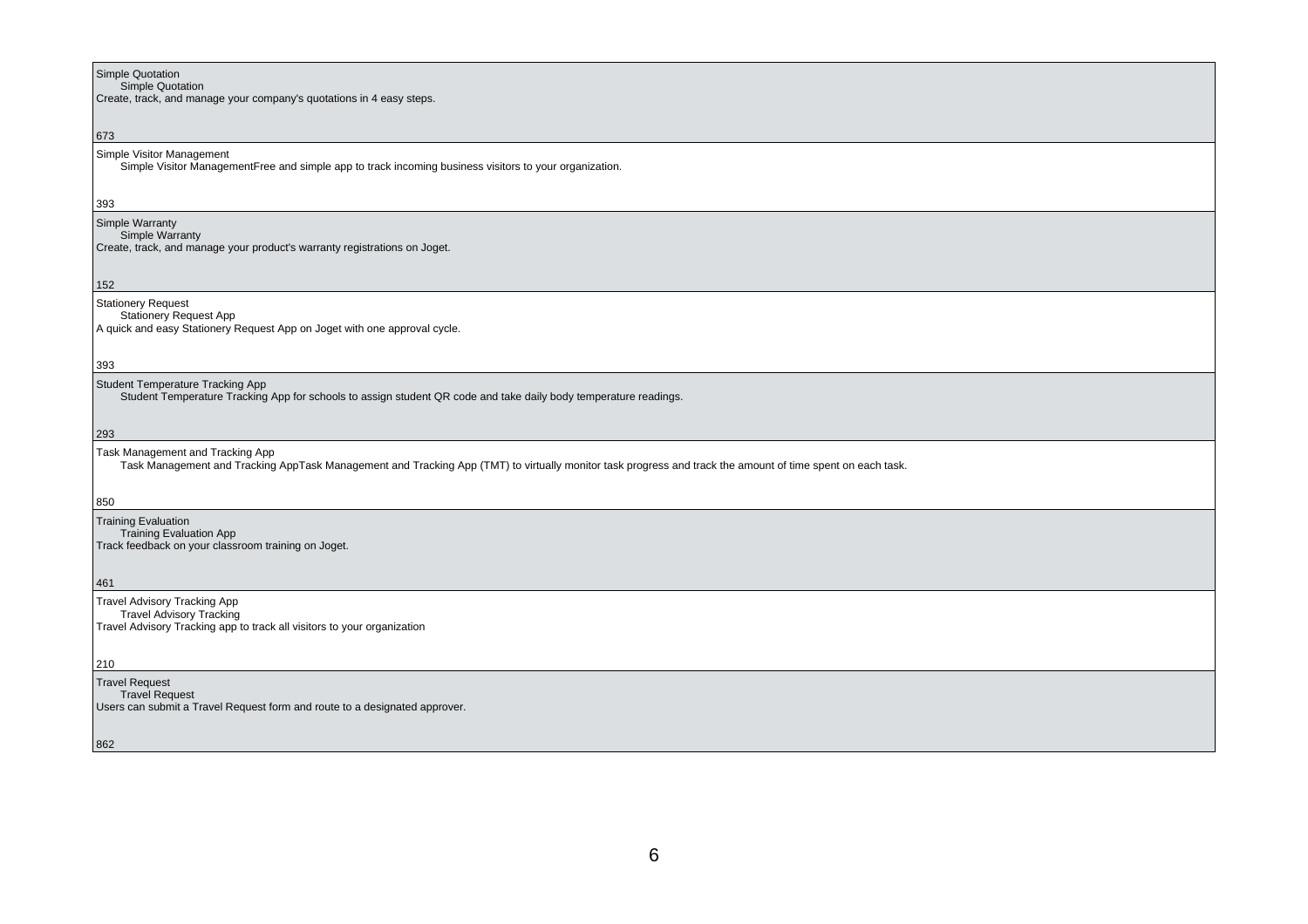# Tutorial App: AJAX Selectbox AJAX Selectbox App DX Demonstration app on the usage of the AJAX Selectbox form element plugin.301 Tutorial App: Candlestick Charting Candlestick Charting Easily generate a Candlestick Chart on Joget. $|_{233}$ Tutorial App: Customize Theme Colors Tutorial App: Customize Theme ColorsA tutorial app with three examples on how you can customize the v5 userview theme colors.326 Tutorial App: Datalist Tutorial App: DatalistTutorial app that showcases the many techniques of displaying records in a Joget datalist on Joget.600 Tutorial App: Gantt Chart Gantt Chart App Sample app to demonstrate the use of the Joget Gantt Chart userview menu plugin.490 Tutorial App: Grid**Tutorial App: Grid**  This is a tutorial app that showcases the various types of Grids (Form Grid, Advanced Grid, List Grid, and Grid) in Joget forms.659 Tutorial App: Hash Variable Tutorial App: Hash VariableTutorial app that showcases the techniques of using hash variables on Joget v5 Enterprise.425 Tutorial App: Joget Charts Tutorial App: Joget ChartsTutorial app that showcases the various types of graphic charts available in Joget.631 Tutorial App: JSON Form Options BinderJSON Form Options Tutorial AppA free app demonstrating the use of the JSON Form Options Binder plugin to populate some form elements.

7

431